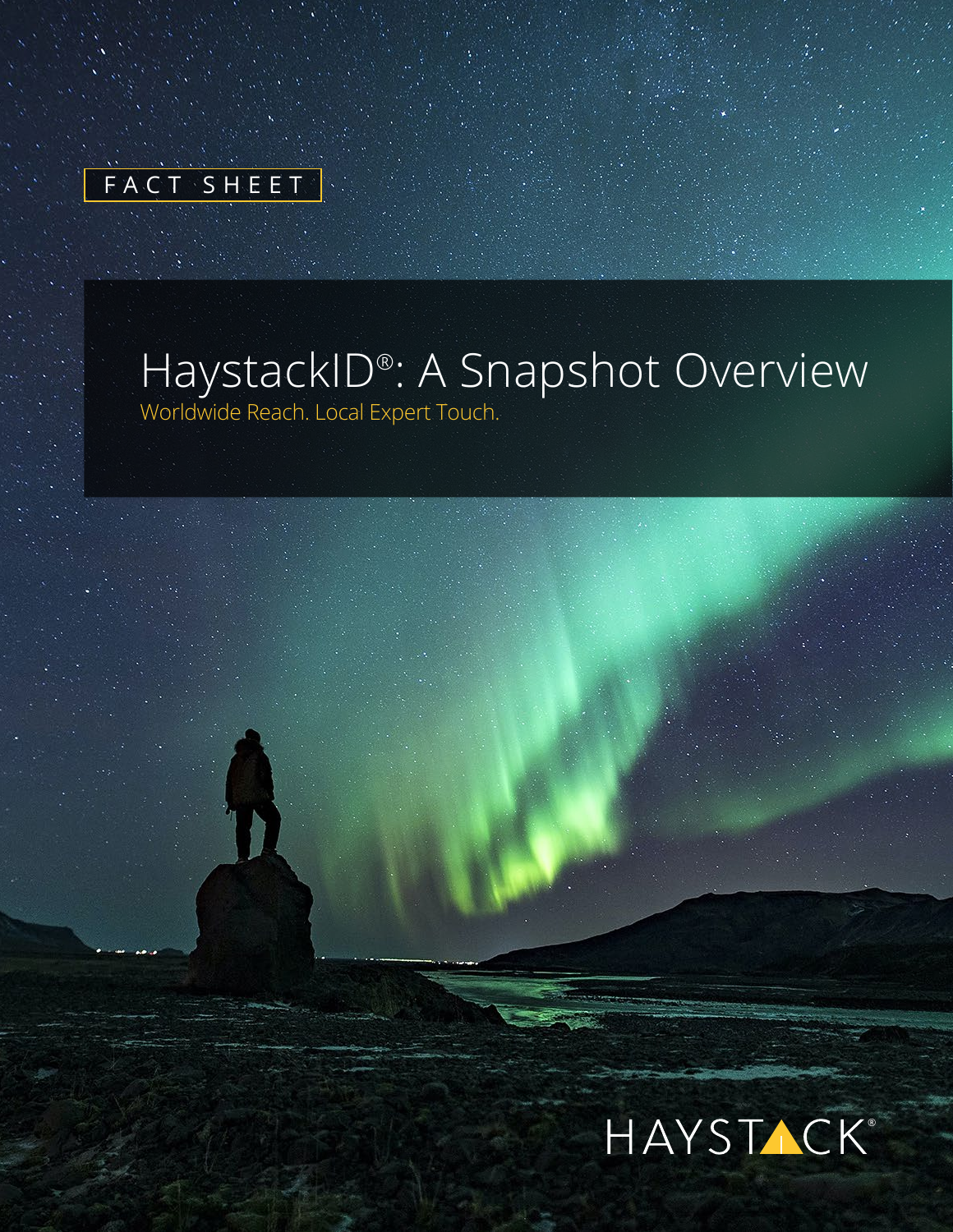

# Firm Overview

HaystackID is a specialized eDiscovery services firm that helps corporations and law firms securely find, understand, and learn from data when facing complex, data-intensive investigations and litigation. HaystackID mobilizes industryleading cyber discovery services, enterprise solutions, and legal discovery offerings to serve more than 500 of the world's leading corporations and law firms in North America and Europe. Serving nearly half of the Fortune 100, HaystackID is an alternative cyber and legal services provider that combines expertise and technical excellence with a culture of whiteglove customer service.

HaystackID is a trusted partner to corporations, law firms, and governmental agencies, supporting targeted audits, complex investigations, and civil litigation matters with a dedicated global team of cybersecurity, information governance, and legal discovery experts. Applying the potential of artificial intelligence, the precision of data science, the power of machine learning, and the practicality of expertly trained and managed reviewers, HaystackID provides clients with secure, defensible, and flexible capabilities to address the most complex and time-sensitive eDiscovery-centric challenges.

In addition to consistently being ranked by [Chambers USA,](https://haystackid.com/chambers-usa-recognizes-haystackid-for-ediscovery-litigation-support-expertise/) the company was recently named a worldwide leader in eDiscovery Services by **[IDC MarketScape](https://haystackid.com/haystackid-named-a-worldwide-leader-in-ediscovery-services-by-idc-marketscape/)**, a representative vendor in the [Gartner Market Guide](https://haystackid.com/haystackid-named-a-representative-vendor-in-the-2021-gartner-market-guide-for-e-discovery-solutions/) for E-Discovery Solutions, and a [Legal Technology Trailblazer](https://haystackid.com/reviewright-protect-by-haystackid-named-to-the-national-law-journals-2022-legal-technology-trailblazers-list/) by The National Law Journal. Further, HaystackID has achieved **SOC 2 Type II** [attestation](https://haystackid.com/haystackid-earns-soc-2-type-ii-attestation-in-all-five-trust-service-areas/) in the five trust service areas of security, availability, processing integrity, confidentiality, and privacy.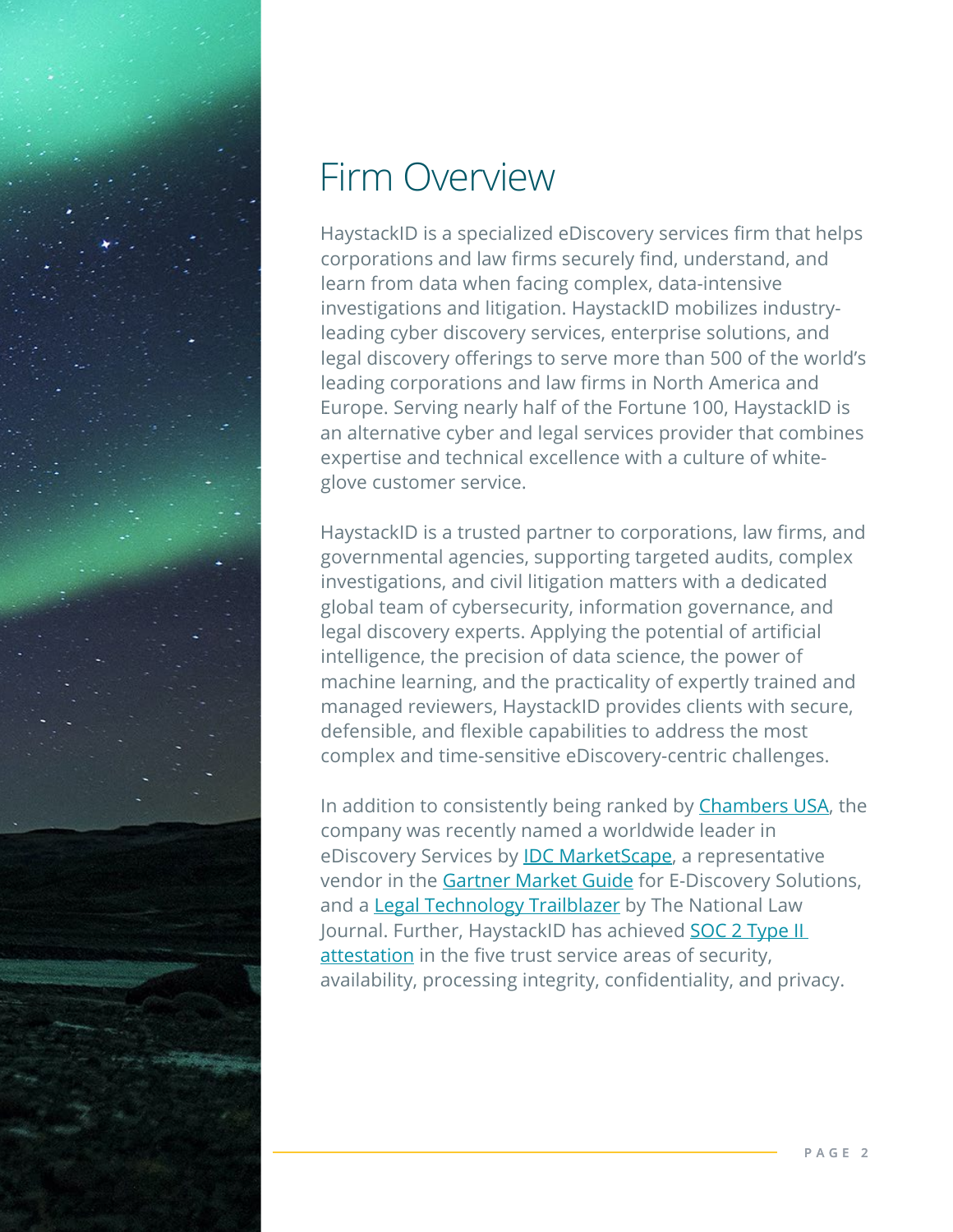# Matter Expertise and Vertical Industry Experience

HaystackID provides clients with **expertise and experience** in key matter types across multiple industries. Examples of matter expertise and industry experience include:

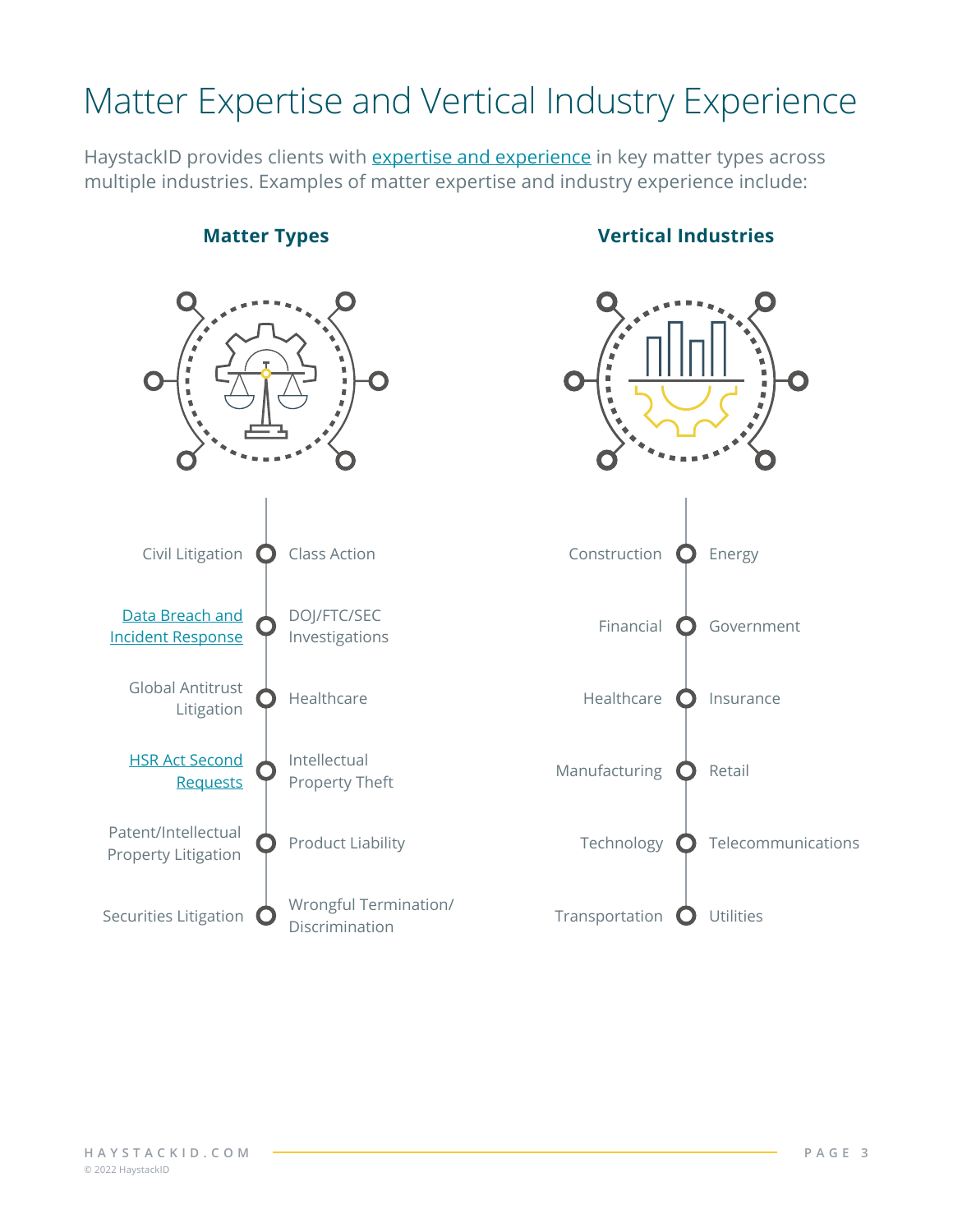# HaystackID Service and Advisory Portfolio

HaystackID serves clients by delivering customized Cyber Discovery, Enterprise Solutions, Legal Discovery, and Global Advisory services.

*HaystackID Cyber Discovery* services provide clients with proven tools, techniques, and talent to address [cybersecurity and data breach challenges.](https://haystackid.com/backgrounder-data-breach-incident-response-services/) These services combine machine learning with extensive legal and regulatory discovery and review experience to provide insight and intelligence to inform data breach incident response and post-breach data-driven decisions and responses. Key Cyber Discovery services include:



*HaystackID Enterprise Solutions* can support clients with fully managed, defensible, and cost-predictable discovery management programs. Additionally, [HaystackID Core](https://haystackid.com/haystackid-core/), a discovery management platform for discovery intelligence, provides a robust suite of software, platform, and infrastructure services that combine HaystackID Discovery [Intelligence](https://haystackid.com/discovery-intelligence/) with best-of-breed technology, security, and privacy platforms, processes, and protocols to deliver complete eDiscovery capabilities without upfront or additional investments in hardware, software, and support personnel.

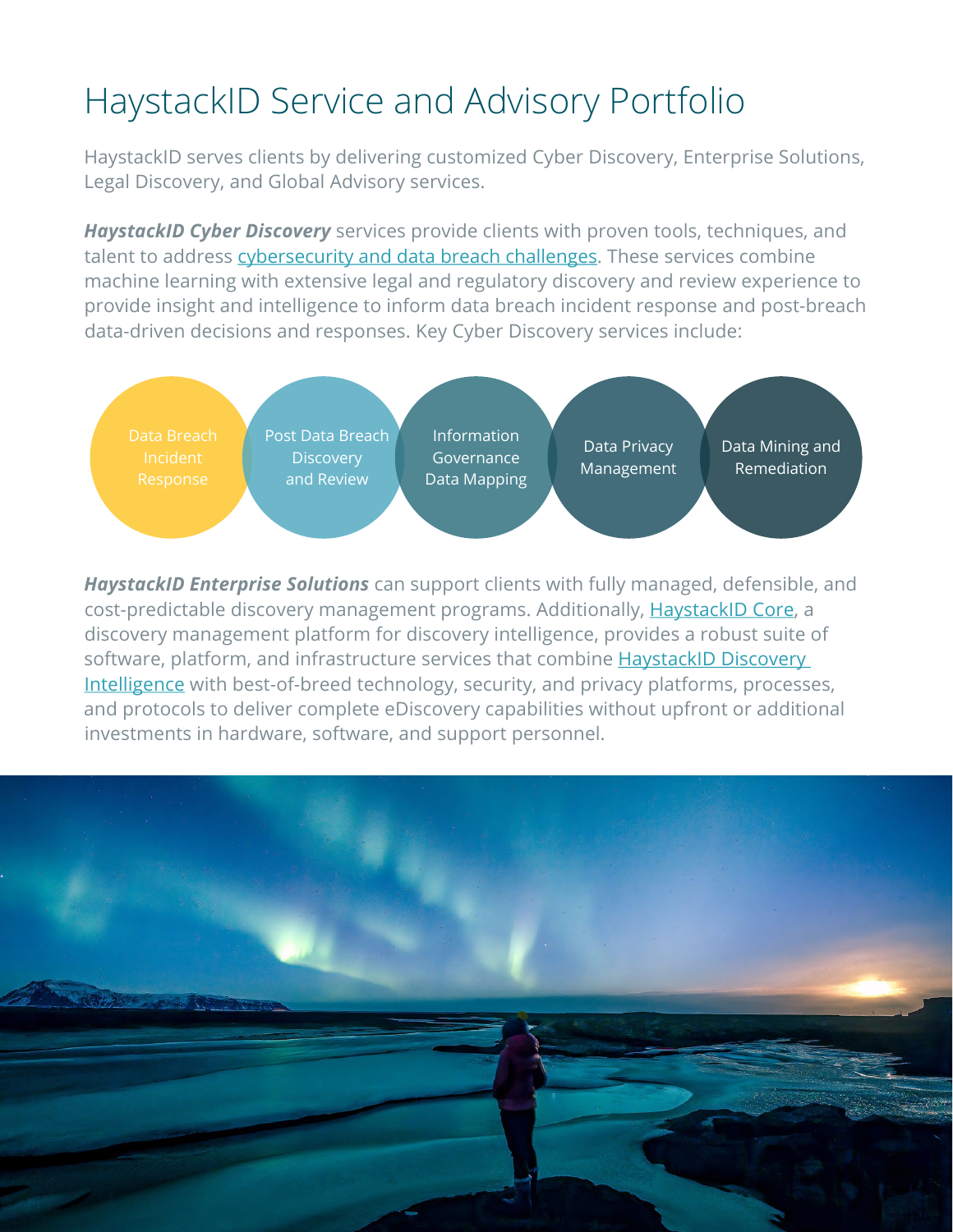*HaystackID Legal Discovery* services support clients through the customized application of [Forensics First](https://haystackid.com/forensics-first/), [Early Case Insight,](https://haystackid.com/early-case-insight/) and [ReviewRight Services](https://haystackid.com/review-right/). Key Legal Discovery services include:

#### **[Forensics First Services](https://haystackid.com/forensics-first/)**



- **1** Computer Forensic Collections and Analysis
- 2 Computer Forensic Expert Witness Testimony
- 3 ESI Identification, Collection, and Preservation
- 4 Mobile Elite Discovery and Analysis Lab (MEDAL)
- 5 Departing Employee/Employer Protection Program

#### **[Early Case Insight Services](https://haystackid.com/early-case-insight/)**



- 1 ESI Ingestion and Processing **ESI Assessment and Analytics**
- 3 ESI Hosting
	- **Managed Services**
- 5 Legal Discovery Consulting and Management

#### **[ReviewRight Services](https://haystackid.com/review-right/)**



- 1 ReviewRight Virtual (Secure Remote Review)
- 2 ReviewRight Match (Reviewer Qualification and Sourcing)
- 3 ReviewRight Automate (Technology-Assisted Review)
- 4 ReviewRight Manage (Managed Review)
- 5 Artificial Intelligence Enabled Managed Attorney Review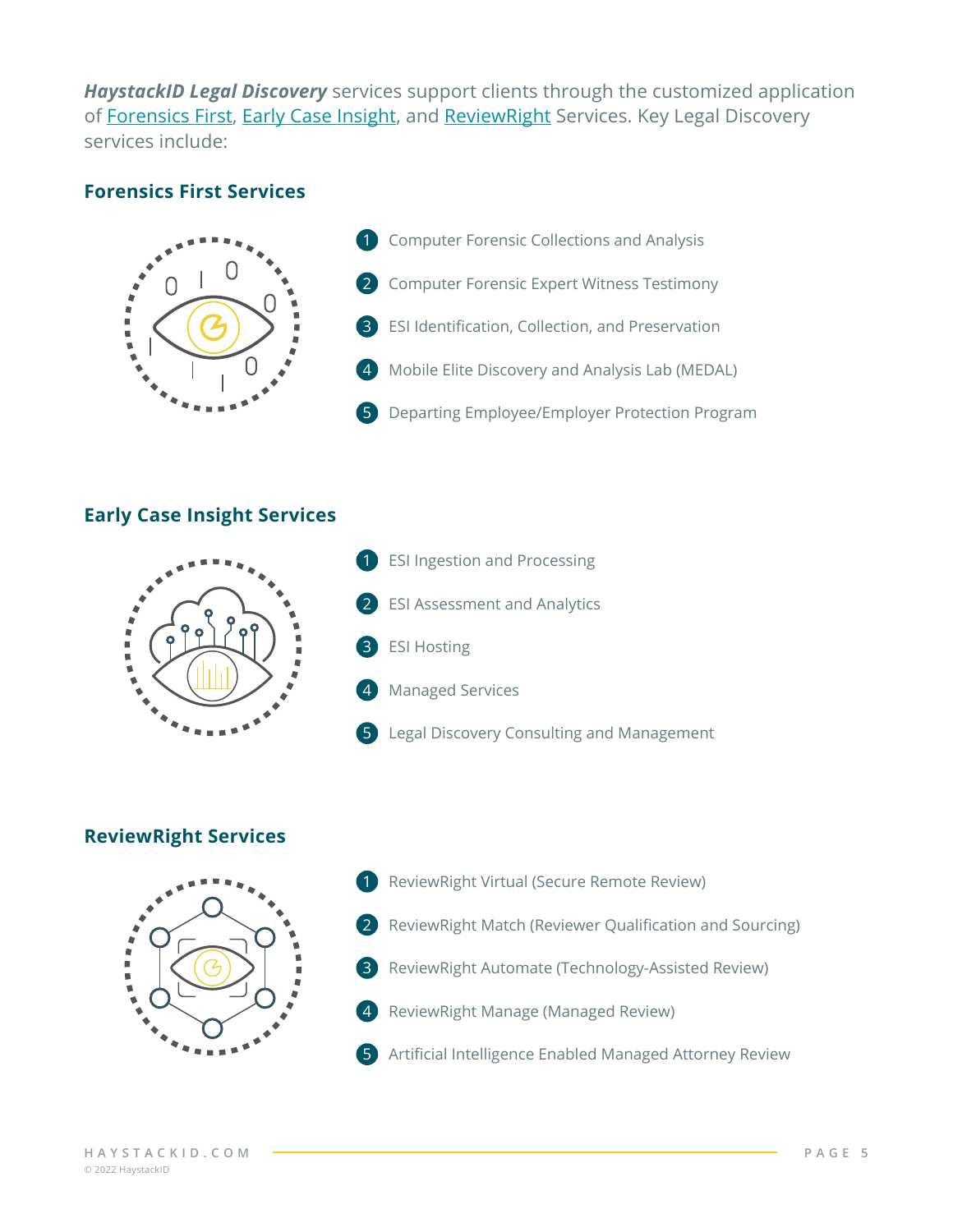*HaystackID Global Advisory* features specialized industry experts and teams organized into practices and optimized to help customers purposely plan, assess, report, and manage complex and critical tasks, projects, and programs. Global Advisory practices include:



### Offices: Worldwide Reach. Local Expert Touch.

With its worldwide reach and local expert touch, HaystackID provides clients with the scale, control, reach, and security necessary to support global operations with an unlimited virtual secure reach backed by offices, data centers, review centers, and teams\* deployed internationally.



*\*Collection and Forensics Team/Partners Provide Worldwide Reach \*\*Secure Remote Review (Virtual – Worldwide)*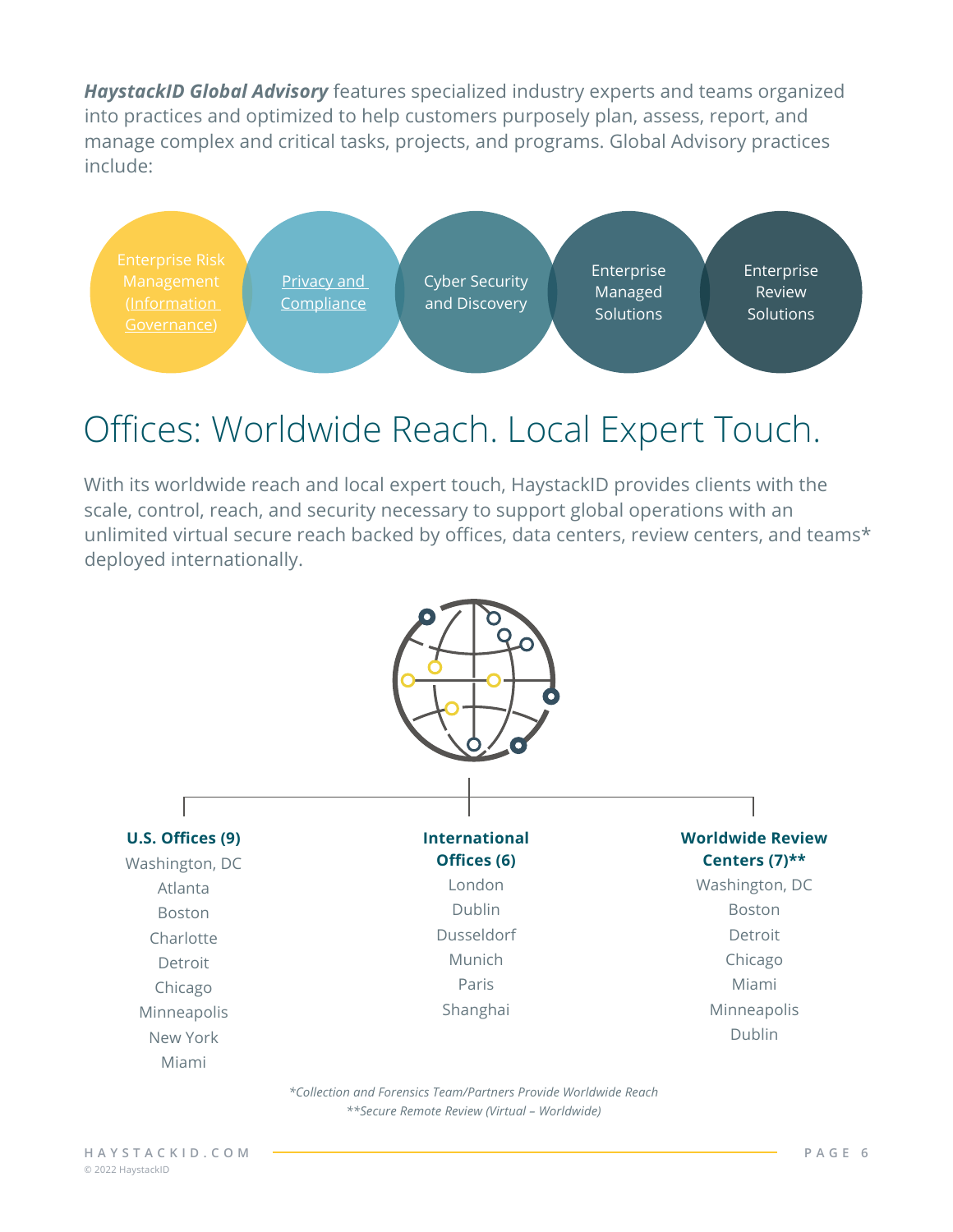### Data Security: Confidentiality, Availability, and Integrity

#### **Worldwide Data Centers (10)**



HaystackID maintains the highest levels of security to protect the confidentiality, availability, and integrity of client data. We do this through a three-fold information [security approach](https://haystackid.com/backgrounder-security/) that includes physical security layers, network security layers, and security policy layers. These layers of information security are applied to both internal and external environments and include active and passive protection measures. This approach has also been validated by certifications, attestations, and compliance audits, which include: